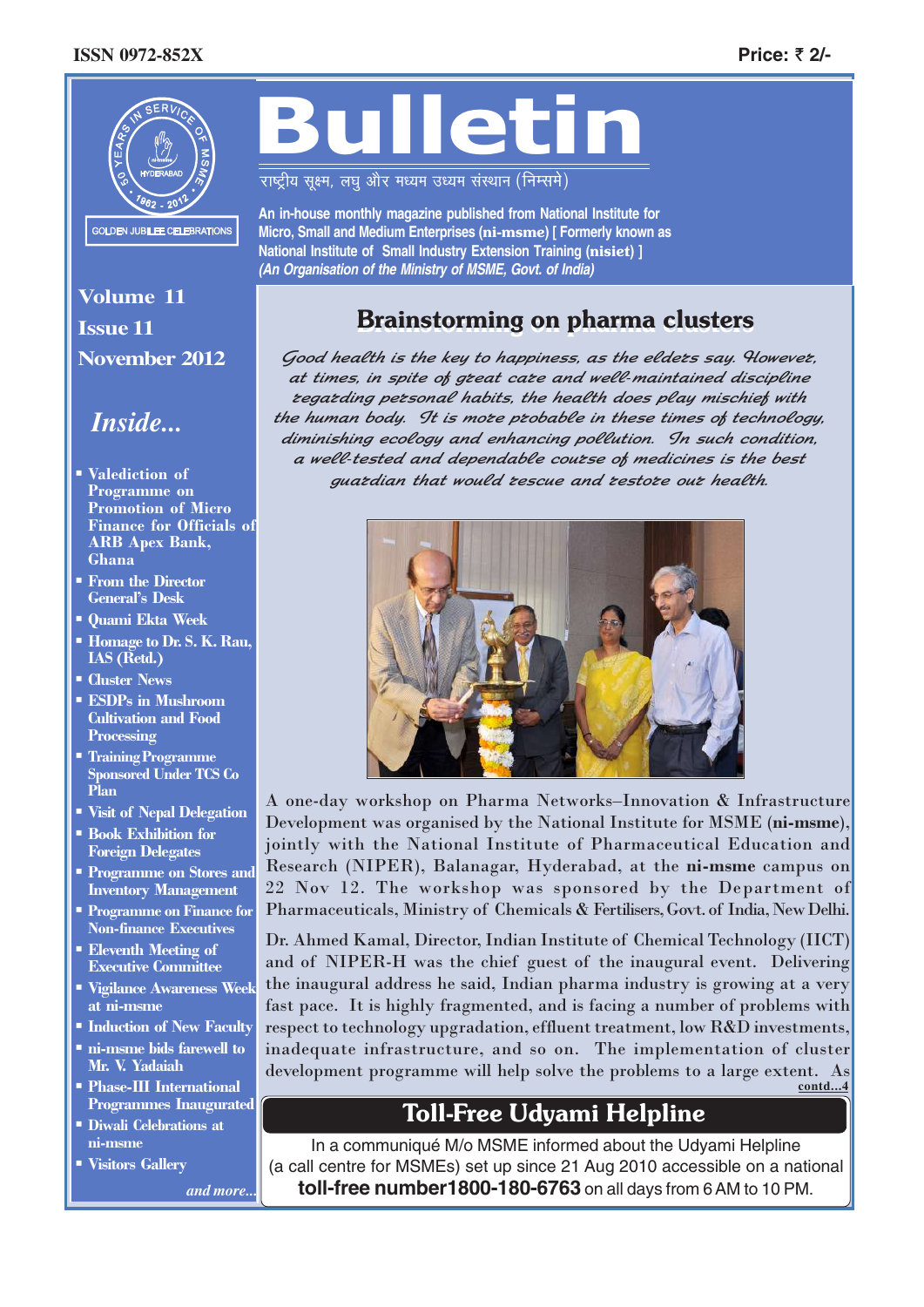#### **from page 1..**

a pilot case, the Union government has made an allocation of  $\bar{z}$  50 crore per cluster, and three clusters around Hyderabad have been identified for implementation. NIPER is also developing a centre for bulk drugs research, which will be enormously useful to the enterprises. By adopting a planned approach Indian pharma industry will join the ranks of world class drug units. He had closed the address by expressing the hope that the day's deliberations would come up with useful suggestions.



Mr. Mukesh Gulati, Executive Director, Foundation for MSME Clusters, New Delhi was the guest of honour. His address was focused on the special challenges facing the micro and small units of the pharma sector and had emphasised the need for exposure of the entrepreneurs to the working of the industry across the globe. Cluster approach is eminently suitable to help the entrepreneurs cope with eco conservation and greening norms, the GMP and technology upgradation. Further he focused on the need for global pipeline linkages and inter-firm cooperation, bench-marking, and strengthening in the areas of capital flow,

technology and knowledge.

Ultimately, he pointed out, it is the ability to bridge gaps and latch on to the government schemes, without repeating past mistakes, that will take the industry forward and place it among the world's top ten.

Earlier, Dr. G.U.K. Rao of ni-msme, workshop director had welcomed the dignitaries and the house. He had observed that Indian pharma sector ranked third in terms of manufacturing volume, and Hyderabad, with three clusters on its outskirts, is the major hub. This workshop was conceived as a platform for discussing the emerging technologies in the sector.



### Valediction of Programme on Promotion of Micro Finance for Officials of ARB Apex Bank, Ghana

The five week programme on Promotion of Micro Finance (29 Oct - 30 Nov 12) for ARB Apex Bank Ltd. Ghana was concluded on 30 Nov 12. This is the second programme in this financial year. In his valedictory address, Director General Mr. M. Chandrasekhar Reddy complimented the participants for their active participation and suggested to implement the learning in back home situation. He has expressed that Micro Finance is an effective channel to take the poor to a new domain of economic empowerment; position them in development strategy for anti-poverty programmes; and synergise the positive features of savings and credit habits. He opined that even other officers of different branches of the Bank be trained at ni-msme as per their positions. In responding to the participants, he assured that on invitation specialists from ni-msme will



visit their country and make a study on the implementation of developmental activities with regard to micro finance for further initiatives. Earlier, the participants expressed their views informing the programme is extremely useful and assured to implement their learnings in their back home situations. Dr. N. Srilakshmi, Registrar and Head, C-LAIMS & IPFC highlighted the importance of training programmes organised for said bank officials. Dr. G. P. Vallabh Reddy, Faculty Member (SED) and Programme Director, informed that the participants were actively participated throughout the programme by sharing their experiences including visits to several organisations during their study visits. Dr. G. U. K. Rao, Director (SED) suggested to implement the schemes of

The event was concluded with the vote of thanks proposed by Dr. Vallabh Reddy.  $\diamond$ State and Central Government of India related with the rural poor up- liftment in the areas of skill development and appropriate technologies as presently the services provided to rural poor at apex level in Ghana. The certificates were awarded by the Director General to the participants on their successful completion of the programme.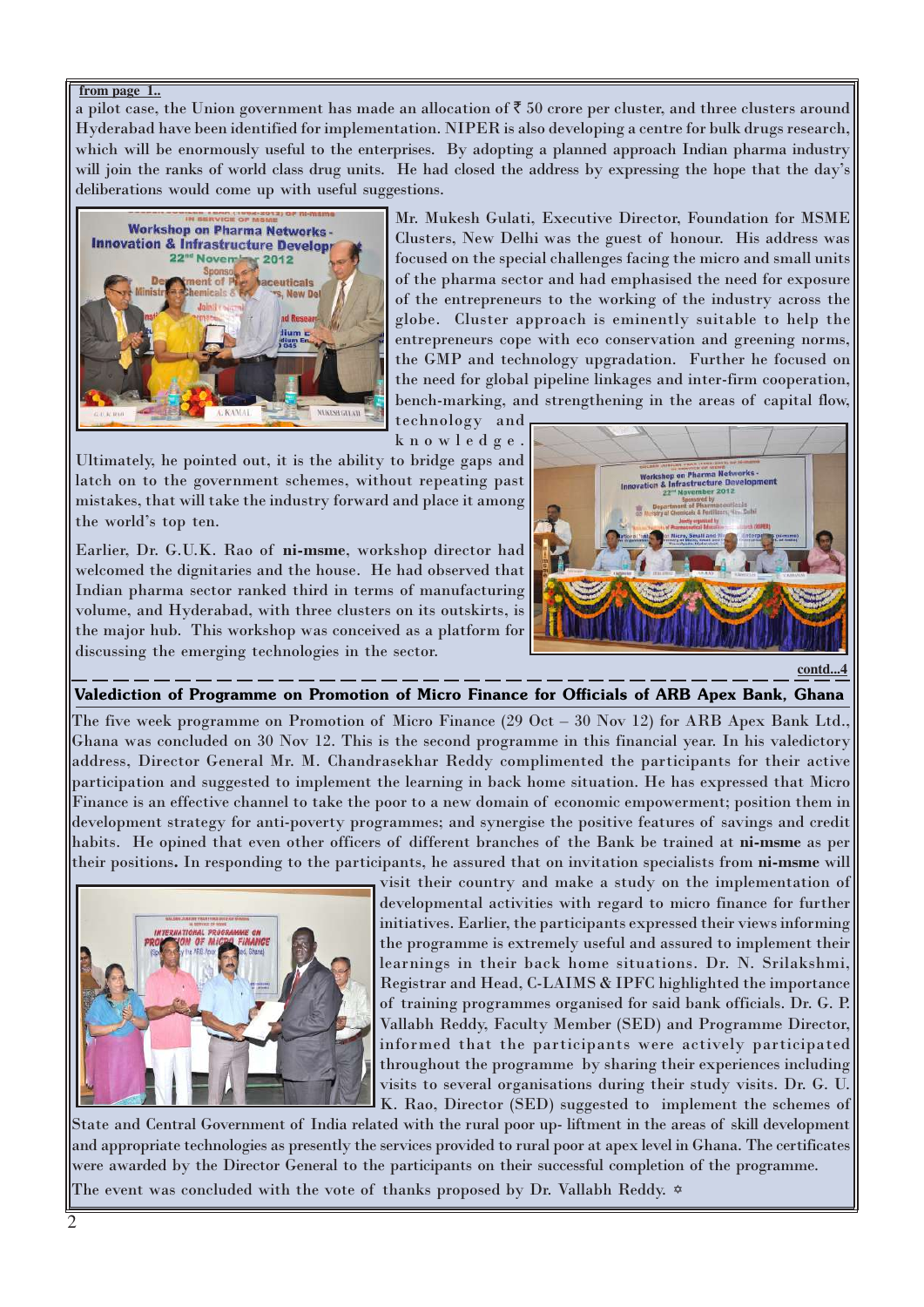# From the Director General's Desk



## *Crossing the millennium gate*

I have been reminiscing about the history of this Institute in this column. Moving through the winding path, we have now reached the threshold of the millennium, the last decade of the Institute's golden years, slowly edging towards the current history from the annals of the past.

It is a marvel to note how this Institute has kept pace with the changing climates sweeping across the globe, yet retaining its core values, its commendable legacy and good traditions.

Stepping across the millennium, the Institute has taken a number of initiatives that would help the MSMEs to cope with WTO stipulations and the demands of global competition. The policy outlook in the developing countries has been inclining

towards liberalisation, privatisation and globalisation. Intellectual property rights and their protection have assumed a new importance. Logistics, online trading, e-commerce, retail and services, information technology applications in business operations, micro finance, cluster development, etc., have become hot subjects for MSMEs.

In line with this trend in enterprise sector, the Institute has set up the National Resource Centre for Cluster Development (NRCD) in 2004, with the support of the DC (MSME). Since then the Institute has been involved in implementing the CDP in 65 clusters of different types across the country, acting in different capacities – as IA, as NA, as TA.

The Institute has had a centre dealing with IPR awareness among the MSMEs. In 2010, it has been given a new face and a new name, with expanded functional scope, to facilitate the filing of claims. The new centre, named the Intellectual Property Facilitation Centre (IPFC), has been helping micro and small entrepreneurs to file the claims, besides conducting awareness training.

In 2010, another new unit, the Resource Centre for Traditional Painting, was constituted with the support of the DC, Handicrafts. The aim is to resuscitate the heritage arts, handed down in varying forms in different regions of the country and are fast becoming extinct for want of patronage.

Meanwhile, the government at the centre too had been revising its policy outlook. A new act, the MSMED Act, 2006 was promulgated, which came into effect from 2 Oct 2006. This Act gave berth to many aspects of the sector which were hitherto ignored. The services sector, which has been growing by leaps and bounds, and contributing in a big way to the economy, has been given a legal status through this Act. So also the medium scale enterprise has been given a separate recognition. To accommodate these provisions, the small business, which thus far had gone under the blanket term of small scale industry, has been revised to micro, small and medium, and the term 'industry' has been changed to read as 'enterprise', and accordingly the MoSSI has been re-named as MoMSME. Following in the steps of the Ministry, the Institute too has changed its name once again. What has been so far the National Institute of Small Industry Extension Training (nisiet) has thus become the National Institute for MSME (ni-msme), in 2007. The Institute proudly declares that it has been the first organ of the Ministry to have effected this change. Subsequently, the Principal Director's designation has been elevated to that of Director General.

Among the various new initiatives effected during the post-millennium decade is that of re-organising the academic functions into Schools, under which the erstwhile Centres have been made the subordinate units. During this decade too, the Institute increased its services to different governments, and became more actively involved with implementing the government schemes, including the CDP. The berth for women empowerment, self-help groups, micro enterprise, etc., has been considerably enlarged especially in terms of training and awareness creation. It has participated in socially leaning programmes like the ILO'd child labour eradication (through training of mothers in income generation), and was involved with schemes under the Prime Minister's Skill Development Mission, such as strengthening of the ITIs.

The Institute continues to be dynamically involved with entrepreneurship and skill development, through the scheme of Assistance to Training Institutions (ATI), as apex body on its own account as also through the partner institutions. In terms of infrastructure too, there has been some accomplishment. The old training building has been replaced by the New Training Building with state-of-the-art lecture rooms, conference halls and faculty blocks. The stream of delegates attending the Institute's scheduled international programmes has been increasing, and the Institute has been arranging customised programmes too for the desiring international clients.

 *M. Chandrasekhar Reddy* Fifty years – half century – is a great deal of time, and the Institute has accomplished a great deal. The history of this pioneer Institute has been a fascinating reminiscence. I am sure that it will keep up the tradition of its record in the coming years as well.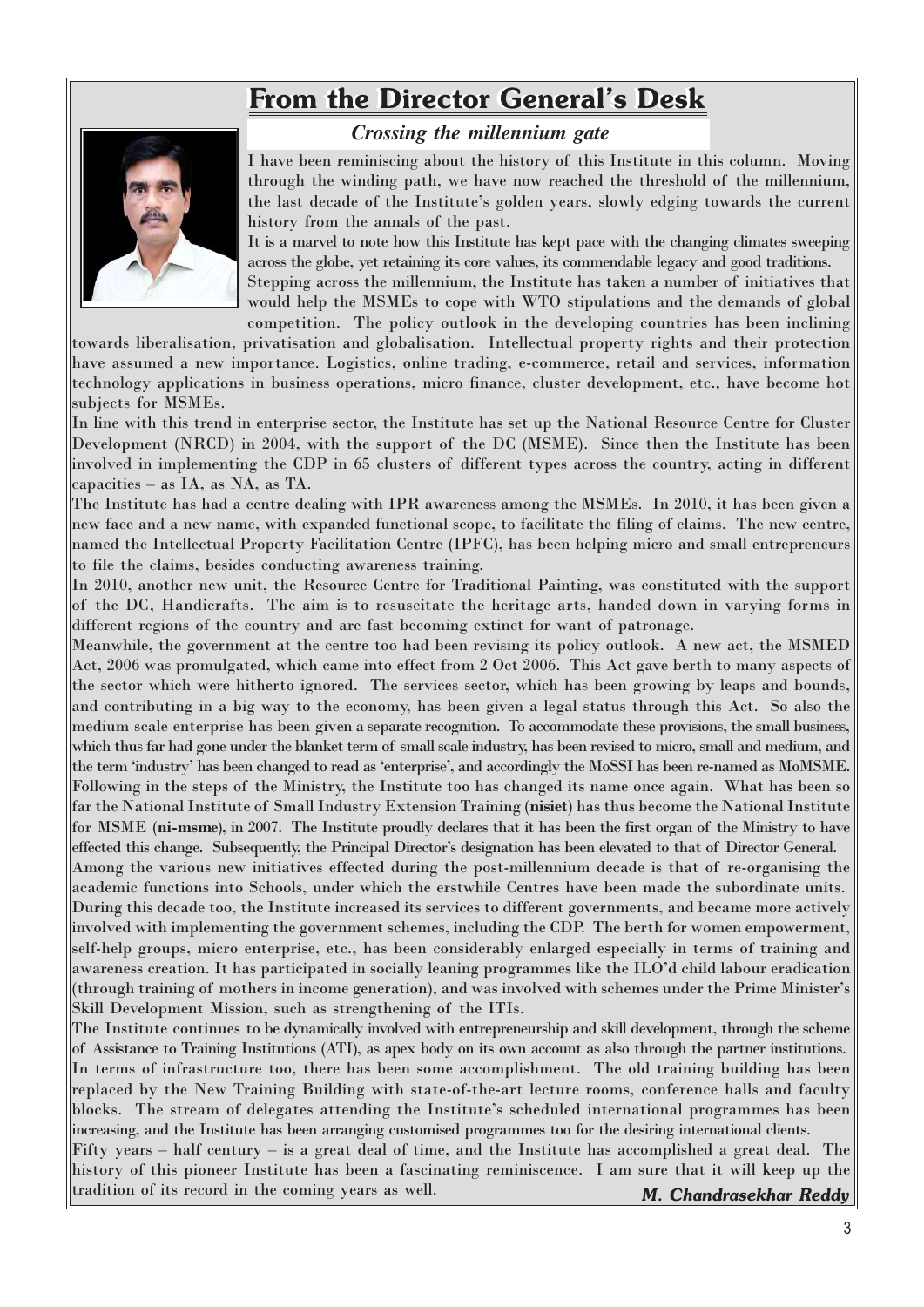#### **from page 2..**

Dr. C. Rani, Chief Administrative Officer of ni-msme, had presented a brief review of the Institute's activities, and the work done in the area of cluster development. She had emphasised the need for encouraging entrepreneurship in the sector.

Prof. K.S.P. Goud of ni-msme, Workshop Coordinator outlined the objective, structure and design of the workshop, and had elucidated its objectives.

The inaugural function concluded with vote of thanks proposed by Dr. Nalini Shastri, Assistant Professor, Department of Pharmaceuticals, NIPER, Hyderabad.

The workshop was structured with six technical sessions, apart from the inaugural and the valedictory. Each session had a chairman and a panel of speakers deliberating on the theme. The themes deliberated upon were: 1. Scope for Innovations and R&D in Pharmaceutical Clusters, chaired by Dr. A. Kamal, Director, IICT, Hyderabad; 2. Interventionary Instruments for Infrastructure Development in Pharmaceutical Clusters, chaired by Mr. V. Padmanand, International Expert on Clusters; 3. Policy Environment for Promoting Innovations in Pharma Clusters, chaired by Prof. Mukesh Gulati; 4. Interactions with Entrepreneurs, chaired by Dr. S.S. Vara Prasad, Consultant; themes 5 and 6 - Panel discussions; Strategic Action Plan and Road Map - were combined. The discussions were led by Dr. A.S. Rao, formerly with DSIR, and IIM, Ahmedabad, while Mr. Narayana Reddy, MD, Virchow Labs, Hyderabad; Mr. Padmanand; and Prof. Mukesh Gulati had participated. Mr. M. Chandrasekhar Reddy, Director General of ni-msme, addressing the house during the valedictory function, had said that with a very good person to prepare a very good report, a very good agency, a very good consultant with whole-hearted commitment, this implementation will come off satisfactorily. ni-msme will take the lead in documenting the proceedings with NIPER, then get in touch with the pharmaceuticals department regarding the work for the three clusters. Mr. Narayana Reddy spoke about the part BDMA had been playing in the development of pharma industry around Hyderabad. It has been virtually the backbone for ideas, innovations, thoughts, and has always been with NIPER. Not only the members, whoever comes for project implementation, BDMA will cooperate. He suggested that the pilot implementation may consider the Nalgonda cluster instead of the Patancheru cluster, as the latter is likely to be moved.

The valedictory session began with Dr. N. Sri Lakshmi of ni-msme welcoming the dignitaries and the house. Dr. Chukka Kondaiah, former Director General, was the Chief Guest of the valedictory session. In his address, he had recalled that when he assumed the charge as Principal Director of ni-msme in 2003, cluster development programme was taking shape. Dr. Gulati and Mr. Padmanand were associated with the training. The NRCD was set up here in 2004, with the support from the DC (MSME). Since then until 2007, the Institute had been a platform for CDP in several states. As the IA, the TA, the NA for different clusters, ni-msme had 65 clusters across the country for intensive study, and had tried hard for consolidation with other countries. He had suggested that the CDP may also be used effectively for rural clusters. The workshop ended with Mr. Srikanth Maha of ni-msme proposing the vote of thanks. The main thought that emerged was that the industry's major contention is the environment issue, and problems for the MSMEs are mainly in effluent treatment, infrastructure (internal roads, power and water for drinking as well as processing) and technology acquisition/upgradation.

About 70 delegates from local pharma enterprises, and students of NIPER-H, as also the faculty and members of the  $\hbox{\rm ni\text{-}msme}$  family had attended the workshop.  $\;\;\hat{=}\;$ 

## Quami Ekta Week

ni-msme observed the Quami Ekta Week (National Integration Week) from 19-25 Nov 12. As part of the awareness week, the Director General Mr. M. Chandrasekhar Reddy of the Institute administered a national integration pledge by all the employees of the Institute on 19 Nov 12 to foster the spirit of patriotism, communal harmony and national integration.  $\phi$ 

## Homage to Dr. S. K. Rau, IAS (Retd.)

ni-msme family deeply mourn the demise of Dr. S.K. Rau, IAS (Retd.) on Tuesday, the 20 Nov 12 at Kakinada, Andhra Pradesh. Dr. Rau was member of ni-msme Governing Council from 1985 to 1996. During his tenure, he made valuable contribution for the growth of the Institute.  $\infty$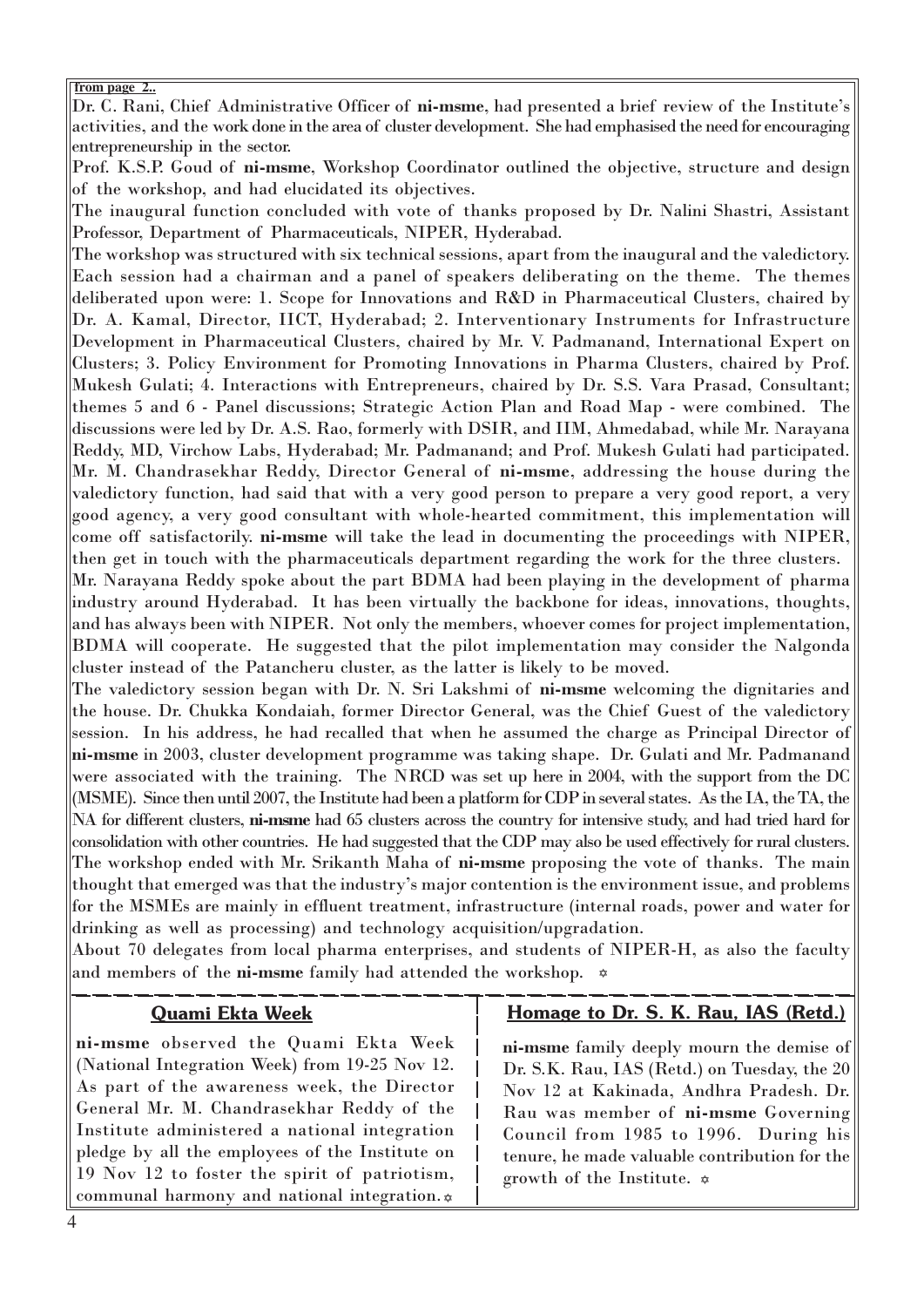# School of Enterprise Development (SED)

**g**

## *Cluster news...*

## Review meeting on handloom clusters

ni-msme successfully implemented soft and hard interventions in Barabanki and Mubarakpur handloom clusters under Integrated Handloom Cluster Development Scheme and handed over common facility centers to the respective cluster consortiums for the management and further development. To review the final status of the projects and also design exit strategies for the clusters, the Office of Development Commissioner (Handlooms) organised a meeting on 29 Nov 12 with the implementing agencies.

Mr. Dinesh Singh, Chief Enforcement Officer, Dr. Mohd. Nazmuddin , Additional Development Commissioner, Ms. Priti Kumari, Deputy Development Commissioner and Mr. Manoj Jain, Director reviewed all the 20 handloom clusters selected under the scheme. The discussions were held on the implementation of pending activities, impact of design interventions and participation in trade fairs, operation and management of common facility centers and exit strategy for the cluster. On behalf of ni-msme, cluster development executives Mr. Vivekanand Dwivedi and Mr. Rizwan Ahmed, Technical Resource Persons. Mr. Hari Shanker, Mr. Ram Narayan Verma and Prof. K. Surya Prakash Goud, Associate Faculty Member (SED) participated in the meeting. -

## Interaction with entrepreneurs...

ni-msme conducted diagnostic study of Nagina Woodcraft and Meerut Musical Instruments clusters to take up cluster interventions. Recently the validation workshops were organised in these clusters to grasp observations and suggestions of the cluster stakeholders. In continuation to this, Prof. K. Surya Prakash Goud has organised an interactive meet with Mr. Piyush Agarwal of O/o Development Commissioner (MSME), New Delhi for the entrepreneurs of Nagina Woodcraft cluster and Meerut musical Instruments cluster. During the interaction with the entrepreneurs, the guidelines of MSECDP scheme, implementation of soft interventions, scope for creation of common facility centers, need for Special Purpose Vehicle etc., were discussed. The entrepreneurs explained about their business operations and pointed out major issues of the clusters. The interaction helped to build trust among the entrepreneurs.  $\approx$ 

## ESDPs in Mushroom Cultivation and Food Processing

ni-msme is conducting ESDPs in Mushroom Cultivation and Food Processing with the support of

'S'Mushroom Agritech at the two venues of which Mushroom Cultivation training is being conducted at 'S'Mushroom Agritech, Pragatinagar and Food Processing at Vivekananda Nagar colony kukatpally, Hyderabad.

First batch of mushroom cultivation training started on 7 Nov 12 & ended on 30 Nov 12.The candidates participated are from different backgrounds viz., housewives, technical & management backgrounds of both gender and different socio-economic background. It was interesting to note that the participants have attended the programme from different places in city like Uppal BHEL, Dilshuknagar,



Mehidipatnam, Rajendranagar and from different district places like Nalgonda, Khammam, and Warangal. Some are having prior experience in mushroom cultivation but failed as growers. They came to learn more skills in mushroom cultivation and to solve their existing problems, and got clarified with practical training

During the valedictory, Mrs. Padma,a graduate, Mr Nataraj, B. Tech. Graduate, Mrs. Preeti, B.Tech, Ms. N.Lokya, Mr. S. Durga Prasad, Mr. Gopal Singh, Mr. Shankar Raj, Mr. Vamshi have mentioned that they got confidence after training and expressed that simple techniques are always hard to know with out experience. Ms. J. Susheela, a house wife with out any education applied for the **contd...6**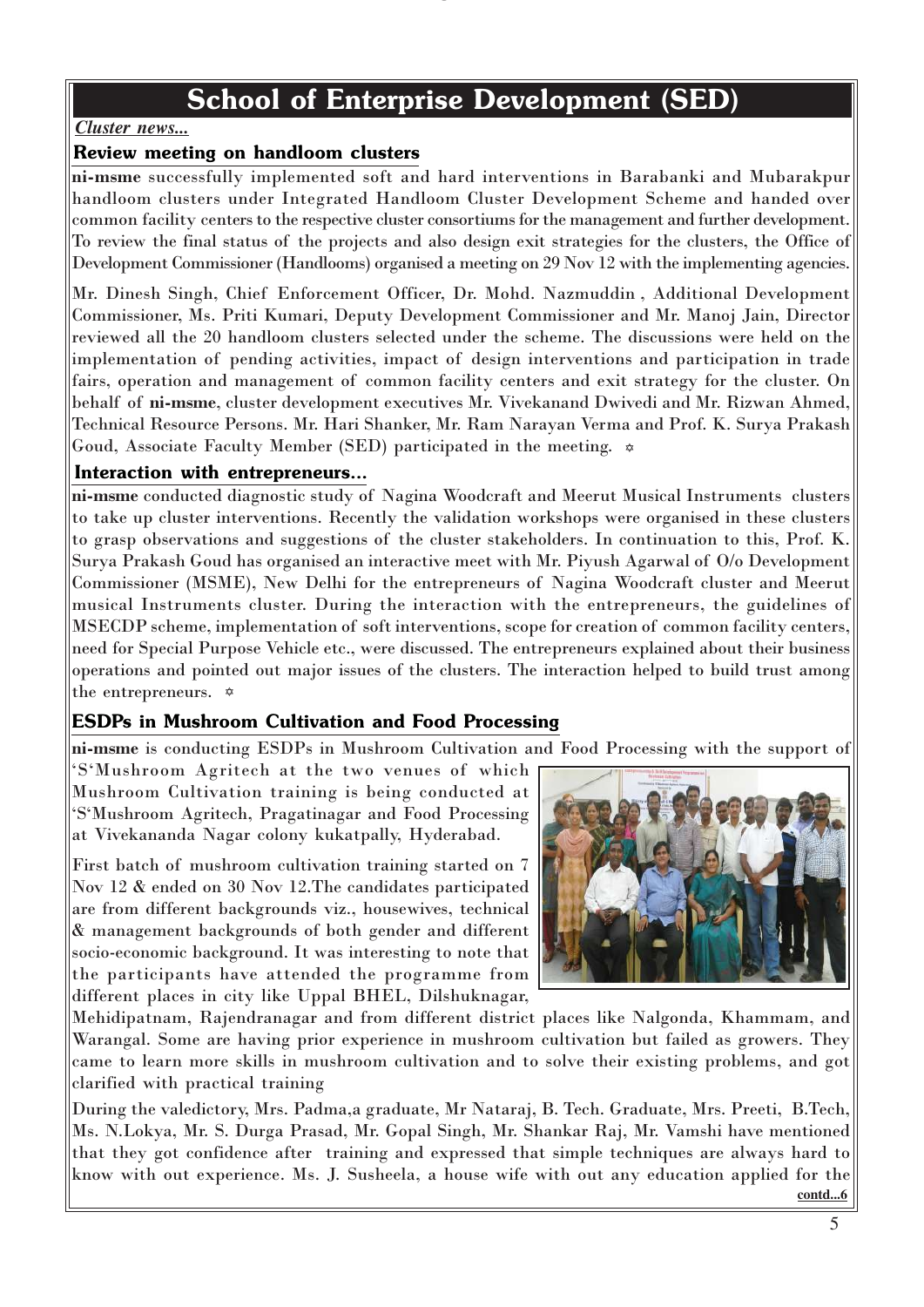#### **from page 5...**

course, after observing in news paper, attended the course and planning to start at west Godavari District. Mr. P. Sudhakar Banbu, an MBA graduate in marketing after the programme wants to start production and marketing of others production also.

Mr. M. Shankar Raj an ITI in refrigeration and A/C attended the course and completely understood the concepts of mushroom machinery and with his innovative ideas developed some low cost energy efficient machinery used for growing mushroom cultivation viz., substrate pasteuriser and humidifier which costs between  $\dot{\bar{\xi}}$  15,000/-  $\bar{\xi}$  20,000/- at around  $\bar{\xi}$  2,000/-. Low cost substrate pasteurizer is a boon to small growers who want to go for organic growing of mushrooms which is very simple in operation and energy efficient while humidifier is very much helpful for growers of non-coastal areas where in humidity maintenance is a limiting factor for milky mushroom which has long shelf life.

ESDP in Food Processing started on 19 Nov 12 at Vivekananda Nagar Colony, Kukatpally, Hyderabad. The course covering different aspects of food processing, tools, equipments, preservation technology, scope in food processing Food Safety standards, entrepreneurial skills with special emphasis on value addition, marketing, interaction with machine manufacturers and dealers.

Prof. K. Surya Prakash Goud, Associate Faculty has visited both the training centers and briefed about business planning and implementation.  $\triangle$ 

## Training Programme Sponsored Under TCS Co Plan *Inaugural*

The inaugural function of the two week International Training Programme on "Regional Perspective of Developing and Developed Countries Cooperation for SME's Competitiveness, Marketing and Partnership" (12-23 Nov.2012) was organised on 12 Nov 12. Ten participants from 7 countries of Asia-Pacific Region nominated by TCS Colombo Plan were attended the programme. The programme was sponsored by the Ministry of External Affairs Government of India, New Delhi. The programme was inaugurated by Mr. M. Chandrasekhar Reddy, Director General, ni-msme.



The Director General in his inaugural address said that the world

has become a Global village due to WTO and the technologies in all aspects including the import and export of different products.

To compete in the market many developed countries adopted the cluster development approach and gradually spreading to developing countries. He focused on the sectoral promotion through partnerships and promotion councils and also the expansion of global markets. He extended the best wishes on the eve of Diwali and wished them to enjoy the festival.

Earlier, Dr. N. Srilakshmi, Register welcomed the gathering. Prof. N. R. Prasad Reddy, Programme Director briefed about the programme. Dr. G. U. K. Rao, Director (SED) informed that this programme is third in series out of fifteen programmes under TCS Co Plan. Further, he said that under TCS Co Plan there are 29 countries and out of which the participants from 7 countries are present and he suggested the participants to participate actively in discussions and interactions so as to share their experiences. He also suggested the participants to consider this programme as workshop so that all can contribute their views on policy initiatives, networks with developed nations cluster strategy etc.

The event was concluded with a vote of thanks proposed by Dr. G. P. Vallabh Reddy, Faculty (SED).



## *Valediction*

The valedictory function was organised on 23 Nov 12 and the event was started with the views expressed by the participants. They expressed that the programme is well designed and very useful and they have used ni-msme as the platform for the knowledge and experience sharing during the programme. The Director General in his valedictory address assured the participants to implement their suggestions and expressed happiness over the good feedback given about the programme by all the participants. Dr. G. U. K. Rao appreciated the participants for their active interactions with the officials from SIDBI, NSIC and Bankers and also during the visits to Ark, Textile Garment Export Park, Association of Lady Entrepreneurs of Andhra Pradesh (ALEAP) and Shilparamam as

The event was concluded with a vote of thanks proposed by Prof. N. R. Prasad Reddy.  $\diamond$ part of the programme. The certificates were distributed to the participants by the Director General.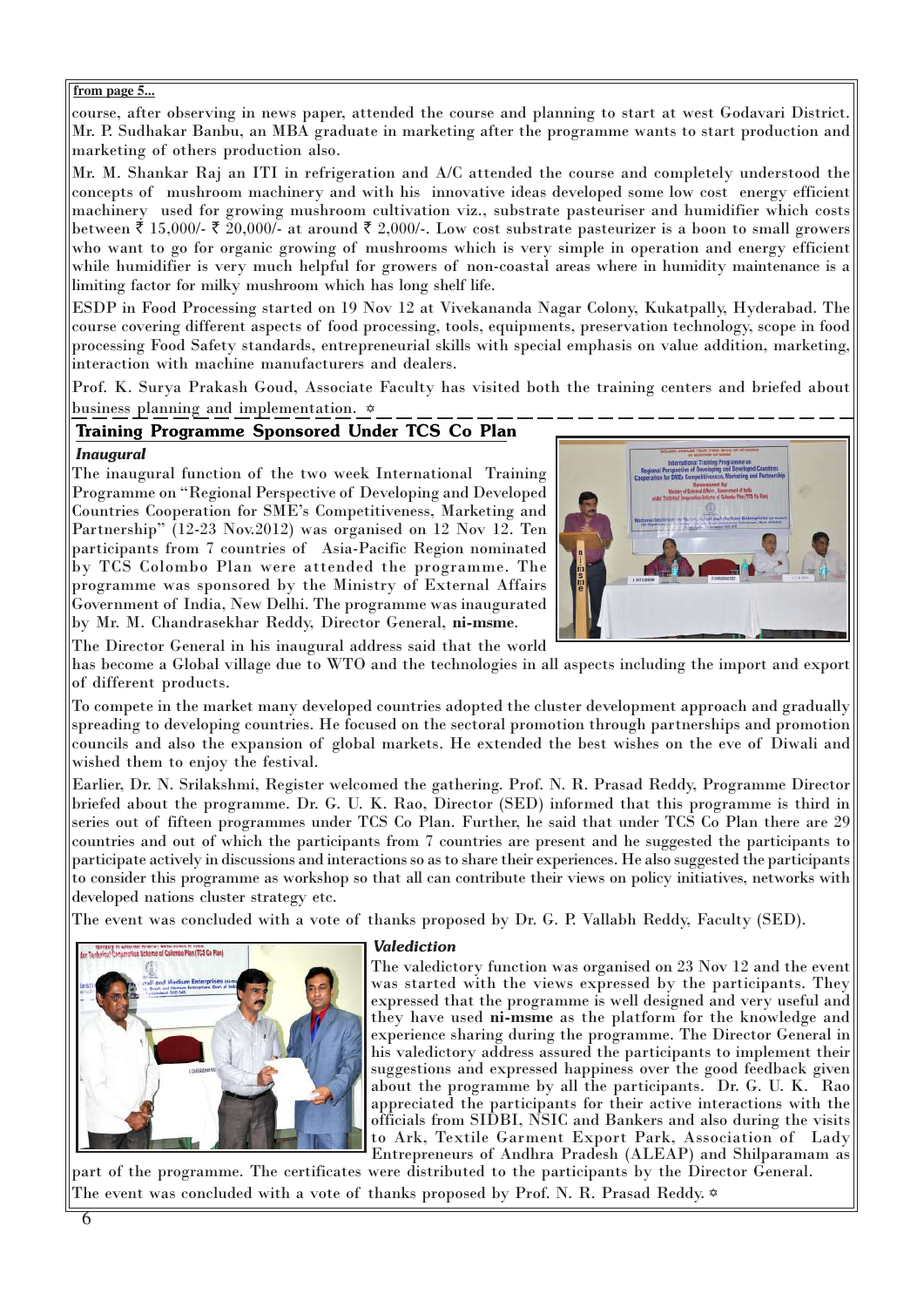# School of Entrepreneurship and Extension (SEE)

## Visit of Nepal Delegation

A thirteen member Nepal delegation led by Mr. Kabir Kumar Chitrakar, Senior Programme Officer, giz and Mr. Chakrapani Timalsina, giz visited ni-msme on 8 Nov 12 as part of their study tour. The objective was to understand the best practices in the SME sector adopted in India. The delegates

from the following organisations were present and participated in the discussions.

♦Ministry of Industry (MoI) ♦Industrial Enterprise Development Institute (IEDI) ♦Federation of Nepalese Chamber of Commerce & Industry (FNCCI) ♦Youth & Self Employment Programme of Ministry of Finance (YSESEF) ♦Council for Technical Education & Vocational Training (CTEVT) ♦Cottage & Small Industries Development Board (CSIDB) ♦ GIZ, Nepal ♦Entrepreneurs from Food industry.



Dr. C. Rani, CAO and Director (SEE) welcomed the delegates. She briefed about the institute activities in general and particularly ni-msme's contribution to the growth of Entrepreneurship Development in our country. Dr.GUK. Rao, Director (SED) explained the MSMED Act, 2006. The delegates actively participated in the Question & Answer session wherein most of the delegates have interacted with ni-msme Faculty and got information on skill development programmes, sustainability of SMEs, financial assistance from banks, etc. There was also a discussion on the scheme of Assistance to Training Institutions. Ms.S. Glory Swarupa, AFM (SEE) proposed a vote of thanks. The delegation also visited the SENDOC library.

## ni-msme faculty as Guest Speaker

Ms. S. Glory Swarupa, AFM, SEE was invited by Villa Marie College for Women, Somajiguda, Hyderabad to deliver a guest lecture in one day seminar on Entrepreneurship Development conducted on 19 Nov 12 for the Management students. She has made the presentation on concepts of entrepreneurship, characteristics, features and functions of an entrepreneur. The seminar was attended by 55 students.  $\overrightarrow{x}$ 

## Book Exhibition for Foreign Delegates



A book exhibition was organised by the Small Enterprises National Documentation Centre (SENDOC) of SEIC, ni-msme during 30 Nov - 01 Dec 12 on the campus for the benefit of international programme participants (Phase-III). Leading local book sellers have taken part and exhibited books on the subjects relating to training programmes.

Mr. M. Chandrasekhar Reddy, Director General, ni-msme inaugurated the book exhibition by lighting the lamp on 30 Nov 12. In his address he complimented SEIC and book sellers for coordinating the activity and making available

relevant publications at the door step of international delegates.

Earlier, Prof. V. Vishwas Rao, Director, SEIC explained the importance of book exhibition. He said that in order to lessen the difficulty of delegates in going around the book stalls in the city a book exhibition is arranged on the campus to facilitate participants to buy relevant books. It is a facility offered by ni-msme to the international participants, whose scholarships and book allowance is sponsored by Ministry of External Affairs, GoI, New Delhi, he said.

Later, the Director General went through the bookstalls and browsed certain subject area books. He also enquired the usage of books with the international delegates. **comparison** contd...9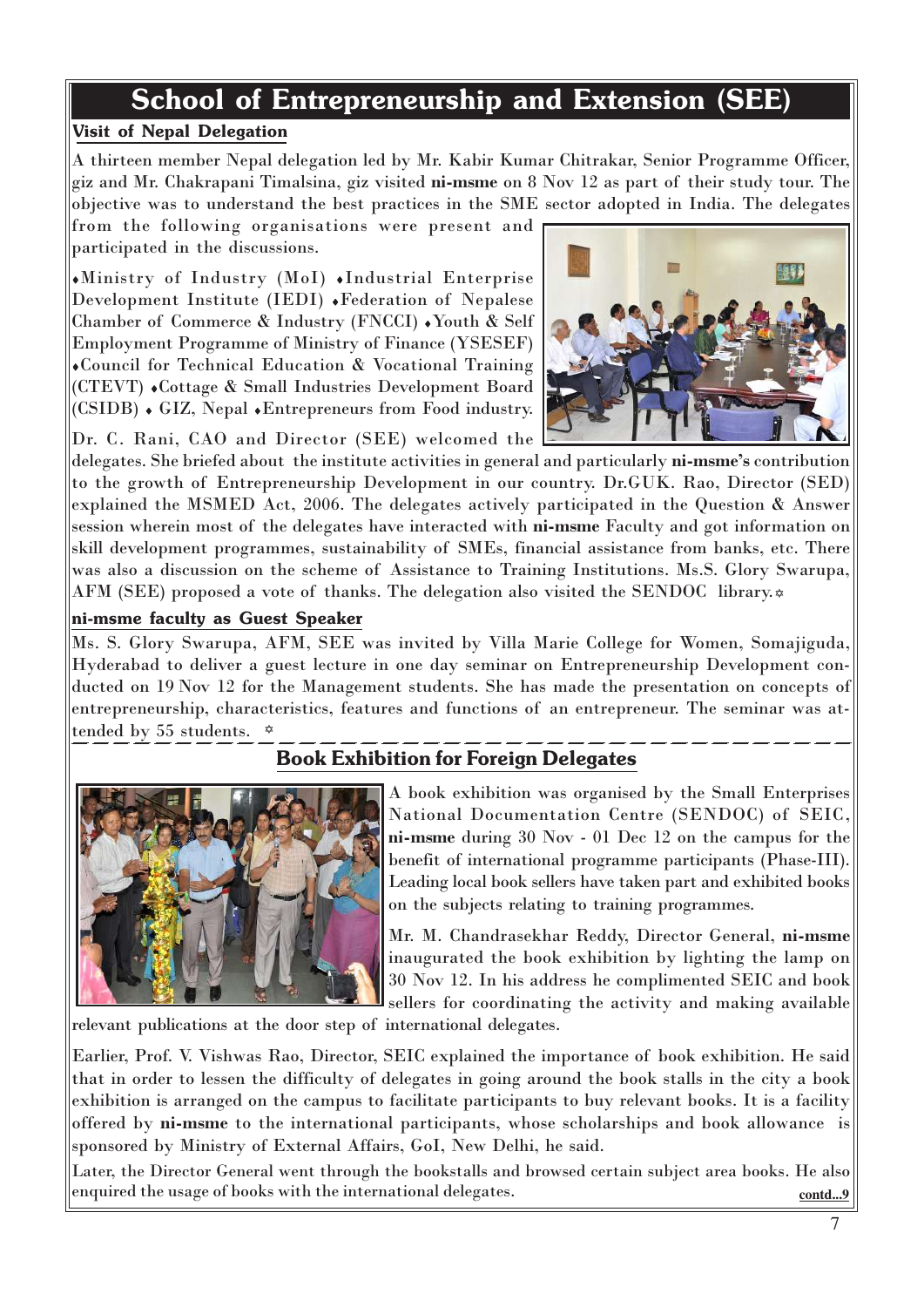# School of Enterprise Management (SEM)

## Stores and Inventory Management

Dr. N. Srilakshmi, Registrar & Head C-LAIMS & IPFC, ni-msme conducted a two day training programme on "Stores and Inventory Management" sponsored by AP Beverages Corporation, Govt of AP for the stores personnel of AP Beverage corporation Ltd., held during 8-9 Nov 12. The Programme was inaugurated by the Managing Director Mr. M. Jagadeeshwar, IAS on 8 Nov 12. Dr. Srilakshmi welcomed the Chief Guest and dignitaries and described the importance of stores and inventory management as the need of hour that requires systematic maintenance with cost effective strategies. Mr. M. Chandrasekhar Reddy, Director General



of ni-msme thanked the Managing Director for taking initiative and giving opportunity to ni-msme for organising the programme to impart knowledge and skills for better inventory management using IT also. He said that the corporation that has huge turnover would further streamline the methods of stores and inventory management and systematise procedures.

Mr. Jagadeeshwar informed delegates that they also may learn various motivational aspects and skills of stores management as a change from their routine hectic work life. He stressed that the delegates would benefit from the experienced faculty of ni-msme in learning various strategies that need to be adopted in stores and inventory management at AP Beverages Corporation Ltd.

Prof P. Udaya Shanker, Director (SEM) proposed a vote of Thanks.  $\Leftrightarrow$ 

## Programme on Finance for Non-finance Executives

## *Inaugural*



One week programme on Finance for Non-Finance Executives was inaugurated on 5 Nov 12 wherein Dr. N. Srilakshmi, Registrar and Head (IPFC) welcomed the participants and explained the significance of the finance in any organisation. Participants representing banks and industries department attended the programme.

Prof. P. Udaya Shanker, Director (School of Enterprise Management) in his inaugural address highlighted that every aspect of business operation will result in both profitability and wealth creation. There is a need to understand each of these aspects in a scientific manner. In case of human resources there

is an accounting and service organisations strength lies on this factor. In manufacturing sector, the input and output analysis paves way for cost effectiveness. While marketing the products and services product, price, place and promotion have to be taken note of. These are further to be understood cohesively to ensure success in the organisation.

## *Valediction*

On 9 Nov 12, Mr. M. Chandrasekhar Reddy, Director General in his valedictory address suggested the participants to have commitment which can ensure success of any organisation. He stated that performance improvement will take place only if all the functionaries work cohesively. He assured the participants to implement the suggestions given by them for the benefit of the future participation.

- Prof. T. Venkateswara Reddy, Faculty Member, SEM coordinated the programme.Certificates were distributed to the participants by the Director General on their successful course completion.

## Guest for the MSME Customers Meet

Allahabad Bank organised customers meet for entrepreneurs of MSME on 8 Nov 12. The bank officials have ascertained from the customers their expectations and deliverables by the bank to improve business operations. Prof. P. Udaya Shanker, Director (School of Enterprise Management) explained the various schemes of the Ministry of MSME for promotion of businesses. He highlighted various aspects covered in the National Manufacturing Competitiveness Programme such as incubators; marketing support; lean manufacturing; design; quality management; intellectual property rights; tool rooms; technology upgradation; information and communication technologies. He suggested the entrepreneurs to avail the services of ni-msme for improving their businesses.  $\triangle$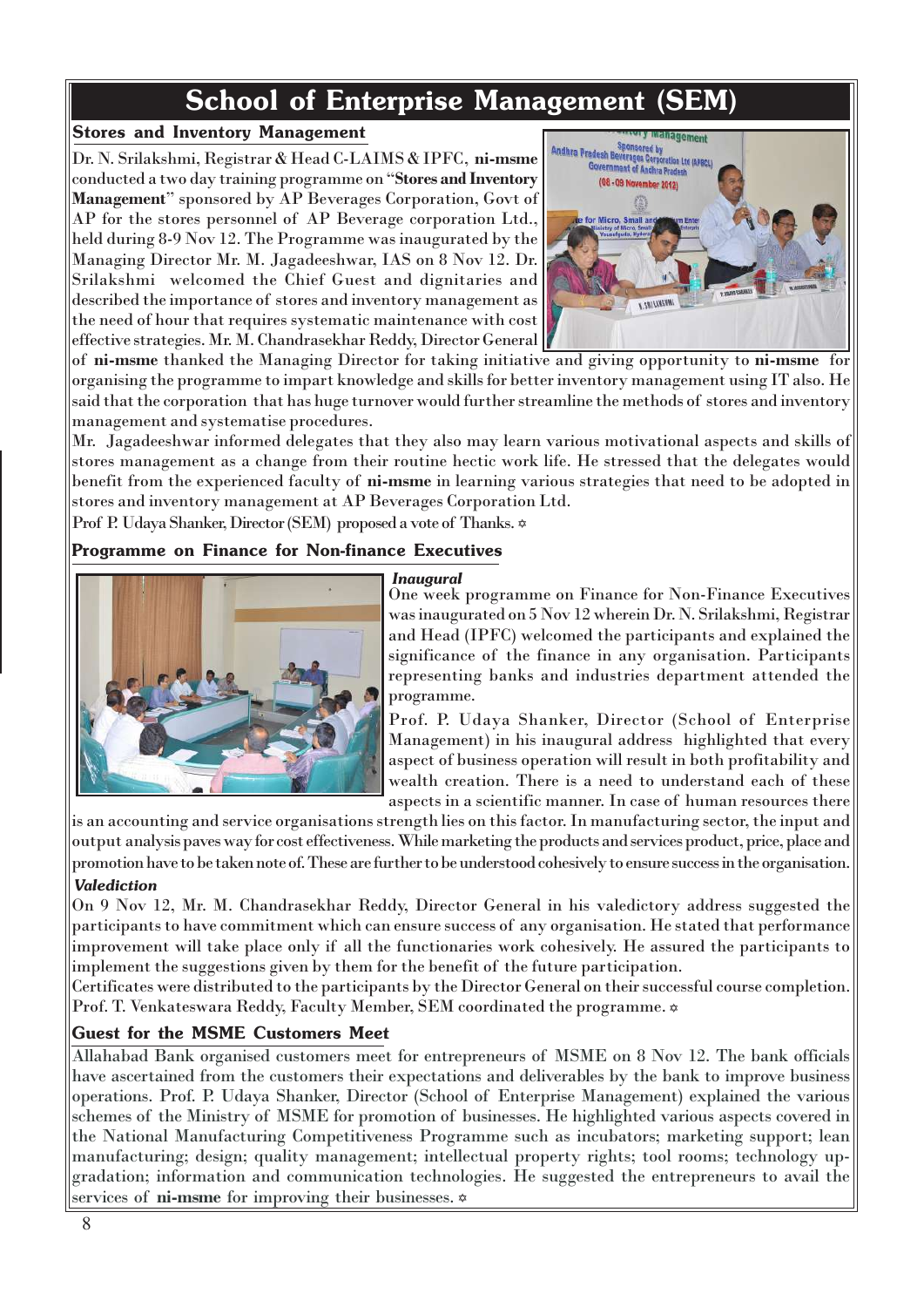## Guest Faculty for Advanced Faculty Training of ANGRAU

Centre for Advanced Faculty Training of Acharya NG Ranga Agricultural University extended training under experiential learning programme to Assistant and Associate Professors of Home Science representing all over India. The objective is to appraise faculty on practical issues in management of micro, small and medium enterprises in order to guide students.

In this connection, Prof P Udaya Shanker, Director (School of Enterprise Management) delivered a lecture on "Motivational and training skills for promotion of viable micro/small enterprises – analytical and appraisal skills for identification and financing income generating micro enterprises" on 20 Nov 12. In his lecture, he highlighted the schemes of Ministry of MSME and ni-msme contributions towards the promotion of MSME.

## Jury Member for the Business Gaurav SME Awards 2012

Dun & Bradstreet and Axis Bank felicitated leading SMEs across various sectors in the country through 'Business Gaurav SME Awards 2012' during November at Mumbai. This is to showcase achievements of model players, thus encouraging their development in the years to come. There are 14 sectors wherein awarded topmost amongst micro, small and medium category. In addition, three special awards to Best Young Entrepreneur, Best Woman Entrepreneur and Best Diversified SME. Prof P Udaya Shanker, Director (School of Enterprise Management) is one of the jury members amongst the three in the panel.

## Guest Faculty for CIRE

Central Institute for Rural Electrification organised training programme on "Tariff fixation, submission of ARR and regulatory compliance" for officials representing all over the country. Prof P Udaya Shanker, Director (School of Enterprise Management) has delivered a lecture on 9 Nov 12 on methods of costing of power. Further, he deliberated on the aspects of marginal cost, long range marginal cost, avoided cost, embedded cost in order to ensure cost effectiveness as well enable in pricing the ultimate consumers.

## Eleventh Meeting of Executive Committee

The Eleventh Meeting of Executive Committee was held on 26 Nov 12 in the Chambers of the Secretary to the Government of India, Ministry of MSME, Udyog Bhavan, New Delhi.

The meeting was chaired by Mr. Vivek Rae, IAS, Secretary to the Govt. of India, Ministry of MSME and ex-officio Chairman, ni-msme Executive Committee. The meeting was attended by ex-officio members – Mr. Amarendra Sinha, IAS, AS & DC (MSME), Mr. A.S. Madan, IAS, AS & FA and Mr. C.K. Mishra, IAS, JS (SME). Mr. Dinesh Singh, IAS, JS (ARI) could not attend due to his pre-occupation in official work.

Mr. M. Chandrasekhar Reddy, Director General welcomed the Chairman and members of the Committee and presented the Agenda items for discussion and decisions.

The Committee discussed each agenda item and took appropriate decisions including approving of draft Annual Report together with audited Statement of Accounts for the year 2011-12. The Committee had appreciated the progress of the Institute.

The officials from the Ministry of MSME Mr. U. Viswanadham, Deputy Secretary to the Govt. of India, and Mr. P. S. Verma, Under Secretary and officials from ni-msme Dr. C. Rani, Chief Administrative Officer, and Mr. K. Subba Rao, Consultant (Accounts) were also in the meeting.

The meeting was concluded with vote of thanks to the Chair and also those present.  $\diamond$ 

## **from page 7...**

Dr. C. Rani, Chief Administrative Officer, Dr. N. Srilakshmi, Registrar, Head, C-LAIMS and IPFC, Programme Directors, ni-msme Faculty and Staff were present during the inauguration. Participants complimented ni-msme for organising the book exhibition on the campus for them. While Prof. Vishwas Rao and Miss. Bilquis Fatima organised the book exhibition, Mr. N. Yadaiah, Mr. S. Babu Rao acted as liaison between participants and programme directors in the selection of books. ni-msme publications also were displayed by Ms. Anjali Prasanna, Publications In-charge for the benefit of foreigners.  $\approx$ 

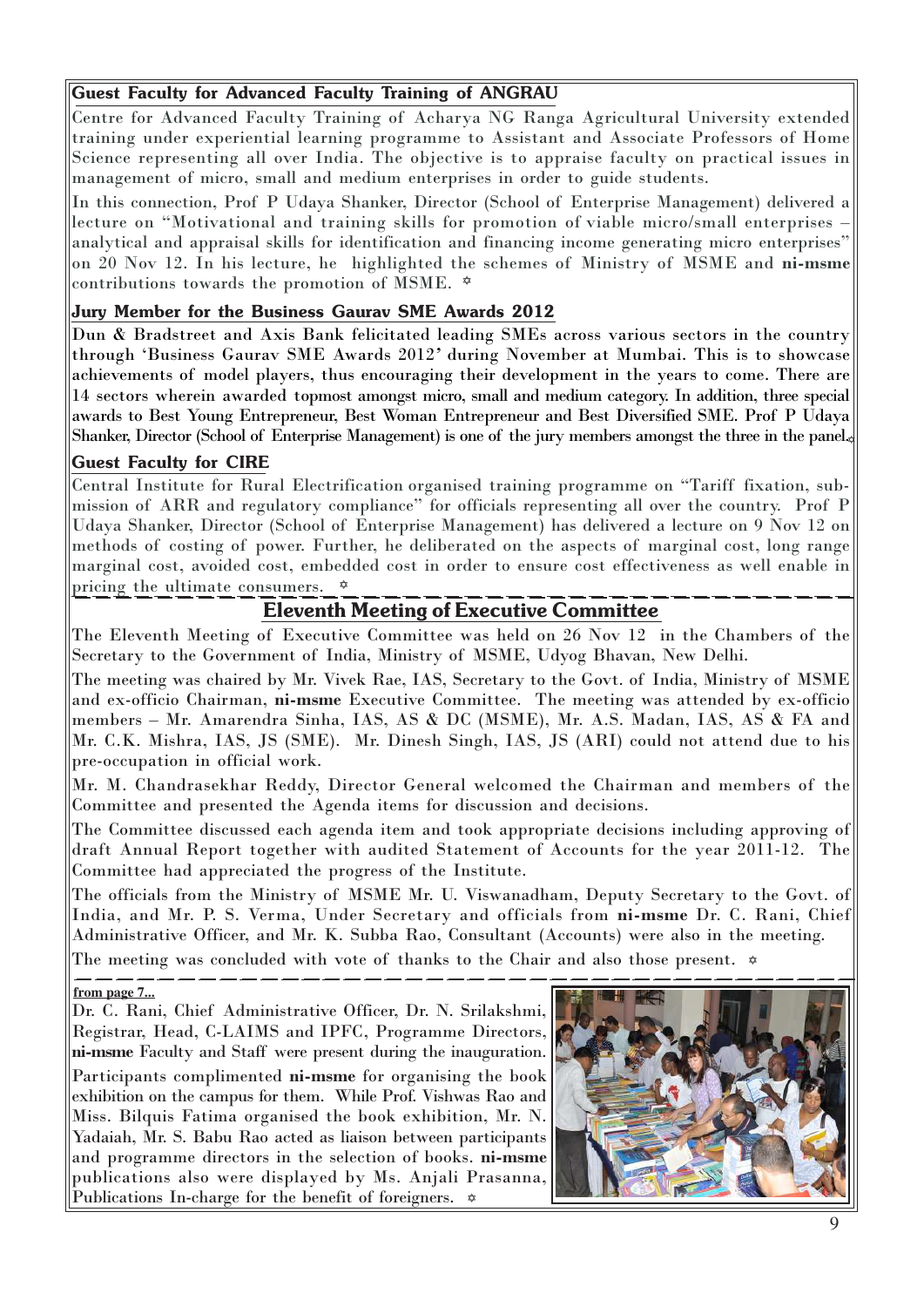## Vigilance Awareness Week at ni-msme

In compliance with the orders of Central Vigilance Commissioner, GoI, New Delhi ni-msme observed Vigilance Awareness Week from 29 Oct – 03 Nov 12 to convey a message that corruption is anti-national and anti-economic for development. As part of the awareness week two lectures by specialists. Mr. G. S. Shiva Kumar Chief Public Prosecutor, AP Police Department and Dr. H.C. Upadhyaya, Chairman, Bar Association, Hyderabad were arranged on the subject on 02 Nov 12 for the benefit of the employees of the Institute. In their lectures the speakers highlighted the importance of different aspects of vigilance and suggested to be vigilant in office work. The Director



General Mr. M. Chandrasekhar Reddy, Dr. C. Rani, CAO and Director (SEE) and Dr. N. Srilakshmi, Registrar and Head, C-LAIMS & IPFC suggested members to follow the guidelines as given by the guest speakers. The lectures were organised by the Registrar.  $\triangle$ 



## **Induction of New Faculty**

Five new faculty have joined the institute during October and November 2012. Mr Dibyendu Choudhury and Mr Jayakar Rao Gutty are the Faculty Members in the School of Enterprise Management (SEM) and Ms. V. Swapna is the Associate Faculty Member in Intellectual Property Facilitation Centre for MSME of SEM. Mr. Koteswara Rao Jagannadham and Mr. Upendra Kumar Maurya are the Associate Faculty Members in the School of Enterprise Development (SED) and School of Entrepreneurship & Extension (SEE) respectively.  $\triangle$ 

## ni-msme Bids Farewell to Mr. V. Yadaiah

ni-msme bid a farewell to Mr. V. Yadaiah, Adm. Asst. on his superannuation in a function on 30 Nov 12. He joined the institute as one of the Security staff on 12 Nov 1975 and rendered a service of 37 years. The event was organised by the employees recreation club of ni-msme.

The Director General Mr. M. Chandrasekhar Reddy in his address lauded the services and commitment of Mr. Yadaiah in maintaining the registers of despatch section and delivery of letters. All the members wished him good luck in his endeavors.

Earlier, Prof. P. Udaya Shanker, Director (SEM) and chairmen



of the recreation club welcomed the house and outlined the services rendered by Mr. Yadaiah during his tenure.

Dr. C. Rani, CAO and Director (SEE) appreciated his services in different sections including security and dispatch and his presence even beyond office hours and holidays. Dr. N. Srilakshmi, Registrar, Head (C-LAIMS & IPFC) has praised his prompt services and attentiveness towards work.

Mr. K. S. Krishna Mohan, General Secretary, ni-msme Employees' Union not only remembered Mr. Yadaiah as a good Kabaddi player but also as a good worker. Mr. L. Ashok Kumar, Joint Secretary of the Union remembered his association with Mr. Yadaiah. Mr. V. Chandrasekhar Rao of despatch section appreciated Mr. Yadaiah for his concern to the work and also colleagues in the section.

Later, he was felicitated with garland and Shawl by Director General, General Secretary of the Union and others.

The event was concluded with a vote of thanks proposed by Prof. Udaya Shanker.  $\diamond$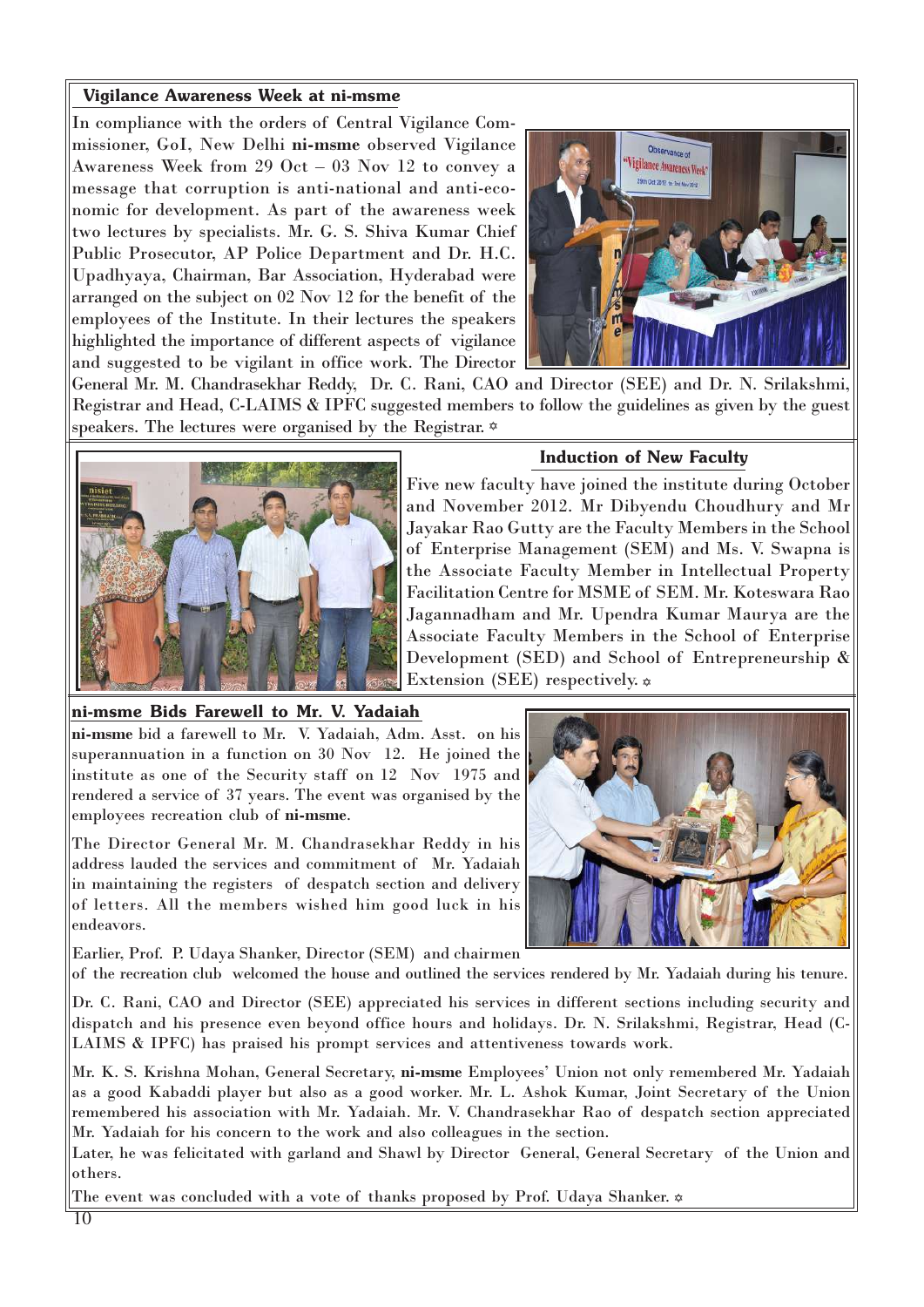# Phase-III International Programmes Inaugurated

The Phase-III international executive development training programmes of the National Institute for Micro, Small and Medium Enterprises (ni-msme) for training year 2012-13 was inaugurated, at the Institute campus on the 15 Nov 12. This phase was comprised of a set of six programmes, each of eight weeks duration  $(12 \text{ Nov } 12-4 \text{ Jan } 13)$ .



The six programmes in this set are: Empowerment of Women through Enterprises (EWE), directed by Dr. C. Rani; Innovative Strategies for SME Development (ISSD), directed by Prof. K.S.P. Goud; Training Methods and Skills for Managers (TMSM), directed by Prof. B.S.S. Rao; SME Financing – Approaches and Strategies (SMEFAS), directed by Prof. T.V. Reddy; Total Quality Management & ISO 9001: 2008, 14001: 2004, BS 7799 & Six Sigma (TQM), directed by Dr. N. Sri Lakshmi; Promotion of Financial Markets (PFM), directed by Prof. P. Udaya Shanker. In all, 118 executives from 48 countries of Asia and Africa are attending this phase of programmes.

Dr. P.V. Appaji, Director General, Pharmaceuticals Export Promotion Council (PHARMEXCIL), Hyderabad was the Chief Guest of the event. The faculty and staff of the Institute, as also the participants of the on-going programmes

in the campus were present at the inauguration, along with the delegates of the international programmes being inaugurated. The event was widely covered by press and electronic media. In his inaugural address, the Chief Guest had focused on the relevance and importance of the programmes being inaugurated. Referring to the programme on Empowerment of Women through Enterprises, Dr. Appaji had highlighted the support being offered by the Govt. of India for the enrichment and uplift of women with a view to empowering them in socio-economic terms. Underscoring the importance of the programme on "Total Quality Management & ISO 9001: 2008/14001: 2004/BS 7799 & Six Sigma", he had observed that there were more than 3,000 MSME units in the country that were adhering to the quality standards, of which around 1,500 units belonged to the small scale sector. He further dilated on their enormous contribution to the economic growth of the country. Besides, he had also emphasised the importance and usefulness of quality, skill development and their role

in the promotion and development of MSMEs. Later, he spoke about the relevance of the other programmes and their importance in the present context.

Earlier, Dr. N. Srilakshmi, Registrar welcomed the Chief Guest, the Director General of ni-msme, and the house. This was followed by the country-wise introduction of the delegates, after which each of the programme directors had outlined briefly the design and objectives of their respective programmes.

Mr. M. Chandrasekhar Reddy, Director General, addressing the gathering, said that most of the programmes in the current set are being organised by the Institute for over 15 years now. From time to time the content is modified to meet the requirements of changing trends of international economics and business, thus



making them always topically relevant. Thus there is a great demand for these programmes especially among the developing countries. The constant support by the Ministry of External Affairs, Govt. of India in the form of fellowships makes the programmes considerably more attractive. Besides, the Institute also organises some specialised programmes tailored to the requirements of the delegates of the sponsoring country. He had then elucidated the importance of all the programmes of the set, which have the common objective of MSME promotion and development. He had advised the participants to make good use of this opportunity both academically and culturally, by actively participating in the sessions and by way of experience sharing on the one hand,and enjoying the sights and having interface with the Indian traditions, customs and culture during the week-ends. The event was concluded with vote of thanks proposed by Prof. Jayakar Rao, Faculty Member School of Enterprise Management (SEM).  $\triangle$ 

| <b>Editorial Team</b> |                                                                                              |
|-----------------------|----------------------------------------------------------------------------------------------|
|                       | Editor: Mr. M. Chandrasekhar Reddy<br><b>Associate Editor: Prof. V. Vishwas Rao</b>          |
|                       | Editorial Coordinator: Ms. K. Nagamani  <br>Layout by: Ms. P. Anjali Prasanna                |
|                       | ni-msme, Yousufguda, Hyderabad - 500 045, India<br>Tel: 91-40-23608544, Fax: +91-40-23608547 |
|                       | E-mail: editor@nimsme.org, Website: www.nimsme.org                                           |